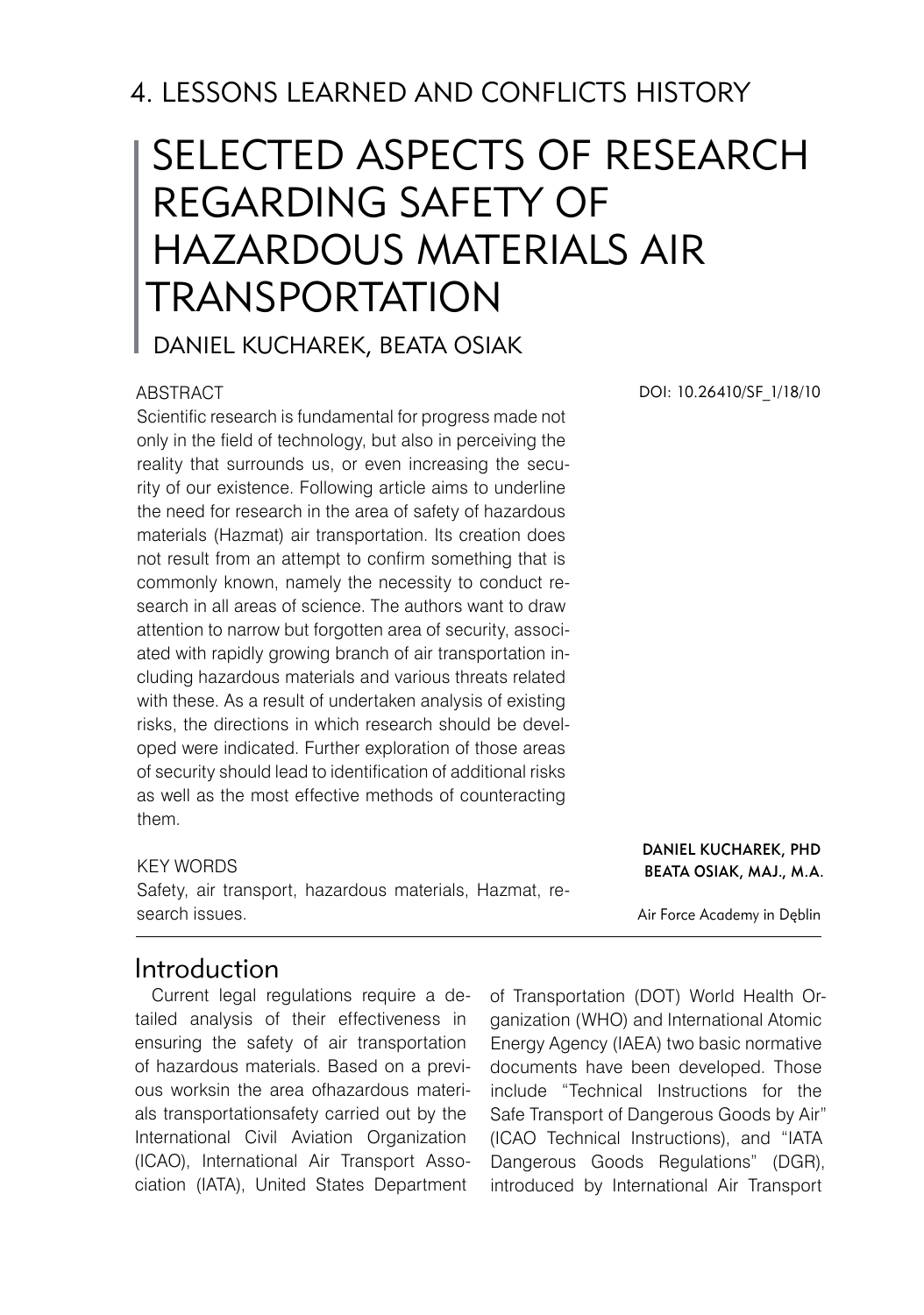Association. Across the whole world, air transport of hazardous materials is carried out following the instructions mentioned above, which only specify the procedural provisions of the transport. Direct translation of the extensive (approximately 1,200 pages) ICAO Technical Instructions from English often makes those regulations very ambiguous, and the usage of imprecise terms even further blur the essence of the laws contained within. Nevertheless, the most important concerns regard the procedures included in the operational ICAO Technical Instructions, which in many cases have been limited to indication of the applicable rules of conduct only. On the other hand, the organizational aspects of ensuring the safety of air transport, technical requirements of aircraft and threats posed by transported dangerous materials were omitted. For this reason, it is necessary to prepare periodic research publications, covering not only the entirety of safety issues in the transport of dangerous substances and objects, but above all containing analysis of existing regulations in the aspect of ensuring safety of human health and life and natural environment. Therefore, scientific and journalistic studies of existing regulations including legal acts and other documents treatingabout transportation of hazardous materials are of the highest importance. Such approach will allow not only to indicate a broader spectrum of conditions for the creation of legislation, but will also determine the level of existing legal, organizational, technical and procedural solutions which will minimize existing threats.

## Research activity objectives

The main objective of conducted research should focus on diagnosing threats occurring in air transportation of hazardous materials, which in extreme situations may destabilize the security of the state. The

outcome of such research should identify factors determining the safety of air transport of hazardous materials and highlight measures to minimize them. Nevertheless, the evolution of currently existing threats and diversity of emerging onesrequire the national security system to be capable of immediate, comprehensive response to emerging threats.It should include activities carried out both local and global scale (across the whole country or even on an international scale). Therefore, existing security system should be constantly transformed in order to be able to monitor and accurately predict potential threats. As a result, in the event of their occurrence, a quick and adequate steps would be undertaken allowing to remove the effects of the incident. The scope of research investigating threats to national security should definitely include possible aircraft incidents involving hazardous materials. It should be noted that the occurrence of an aviation incidents as a result of which biological agents, radioactive substances or chemicals are released to the environment may lead to crisis situations on such a large scale that they will require action by the highest state bodies.

Another reason for undertaking a research analysis of the safety of transporting hazardous materials is the ongoing technical progress in the construction of aircraft, allowing transportation of an increasing number of passengers and payload. Unfortunately, increase in the intensity of air flights can affect the safety of transportation. By creating unlimited possibilities for flights, airspace becomes a place where aeroplane incidents can occur, resulting in a plane crash and fatalities. Considering the issues of ensuring safety in transport, special attention should be paid to the existence of aviation threats related to the transport of hazardous materials. This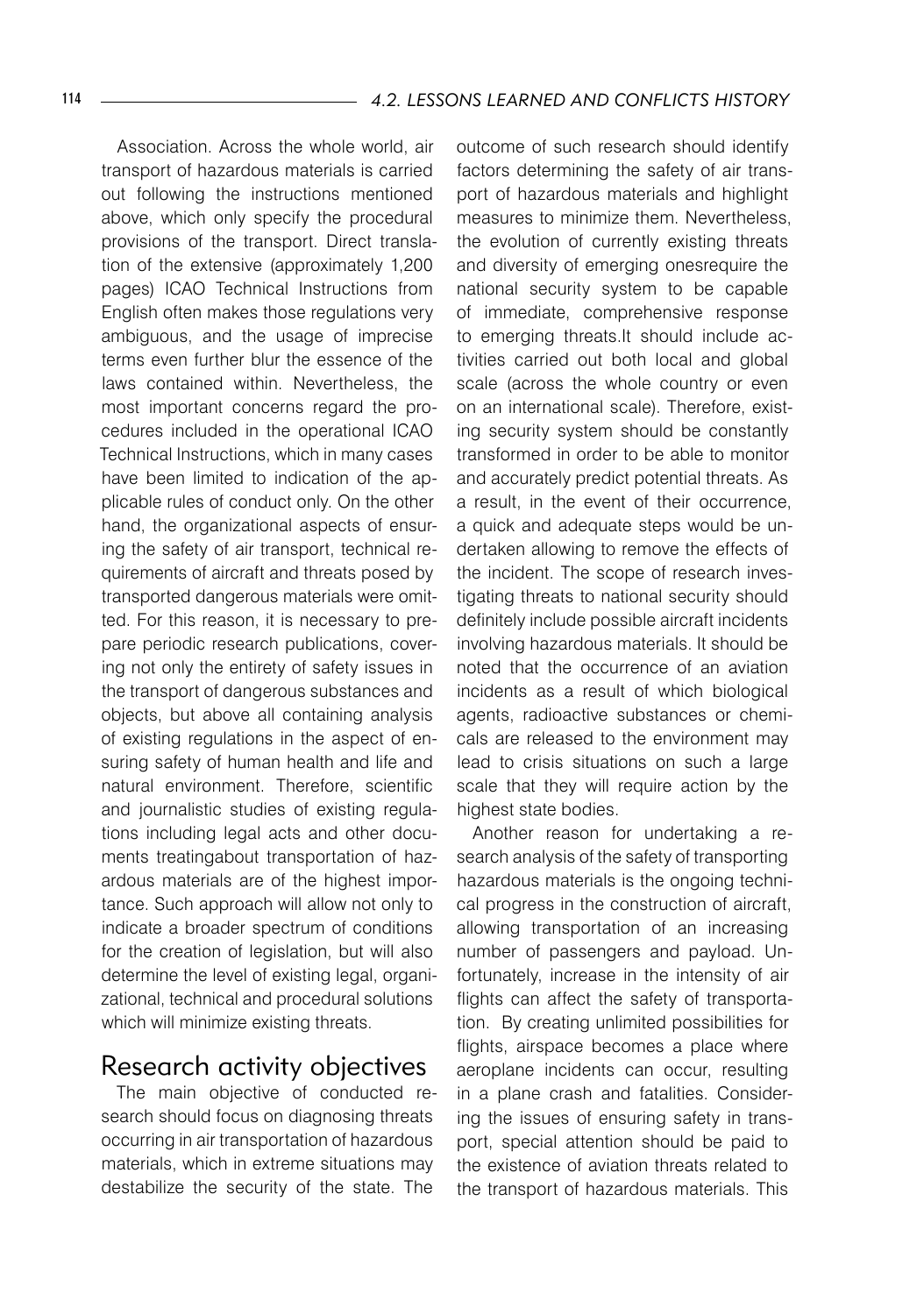is mainly due to the fact that the transport of chemical, radioactive and biological agents by air takes an increasingly important place in the entirety of global air transport [Kucharek, 2016, p. 17].

Research devoted to investigation of threats in the aviation transport of hazardous materials, should attempt to answer the question: *What factors affect the safety of air transportation of hazardous materials and are the actions undertaken sufficient in the situation of a growing threat to national security?*In order to answer mentioned research question it is necessary to achieve several closely related goals:

- 1. Identification of means through which air transport of hazardous materials could pose a threat for national security.
- 2. Determination of possibilitythatgiven hazardous materials will be used by terrorist organizations.
- 3.Analysis of the process of implementing legal regulations in the air transport of hazardous materials.
- 4. Identification of hazards posed by materials dangerous to the safety of air transport.
- 5.Recognition of level of security of hazardous materials during air transport.
- 6.Analysis of the importance of human factor in providing safety of air transportation of hazardous materials.

The comparison of the above objectives should be achieved both in an explanatory and diagnostic manner (indicating gaps being filled). During conducted research, the genesis and essence of described phenomena/processes should be presented and explained, as well as the recommendations required for implementation should be indicated. Resulting recommendations must not only identify existing threats, but should also highlight actions that must be taken to minimize the causes and effects of aviation incidents involving hazardous materials.

## Scope of undertaken activities

As a result of analysis of air transportation safety, proposals for undertaking specific actions should primarily concern the introduction of amendments to the next edition of the ICAO Technical Instructions. Amendments should apply to already used instructions, and target, for example, ambiguous, and thus imprecise definition of term *"hazardous materials"* in the air transport of dangerous substances and objects. This is due to the fact that in the literature treating aboutcurrently used legal regulations and procedures significant differences in the determination of hazardous materials can be identified.ICAO Technical Instructions, is the fundamental document regulating the air transport of hazardous materials. It is also a source for scientific, legal and organizational work in Poland. The complexities in the instructions are mainly caused by imprecise translations of Technical Instructions that were previously developed by ICAO, IATA and IAEA. The lack of a clear definition of hazardous materials is a significant problem, not only from the perspective of required linguistic correctness, but most of all it hinders proper understanding of the concepts used, which then may jeopardise safety of transporting hazardous materials.

Required amendments should clarify the interpretation of terms: hazardous materials (HM), toxic industrial chemicals (TIC), mass destruction agents and weapons of mass destruction (WMD). Failure to understand the rules of use and destructive effects of hazardous substances and objects posing threats for man and natural environment, results mainly from qualifying them to separate groups of hazardous materials, which may have a significant impact on air transport safety. A proposal for an equal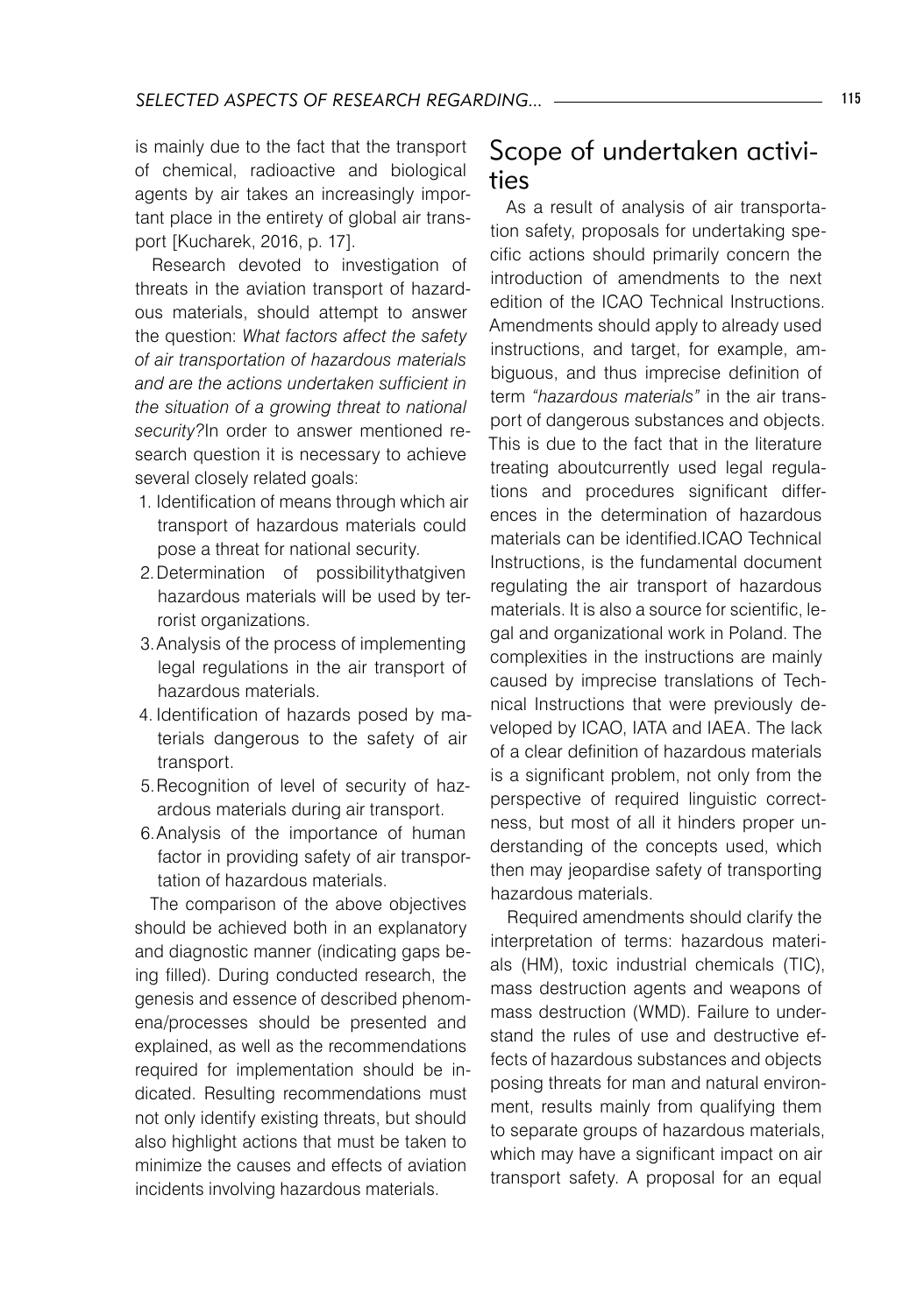treatment of hazardous materials and mass destruction factors should also be presented. In contrast, weapons of mass destruction and toxic industrial chemicals are only subsidiaries of mass destruction factors that are widely used in industrial processes and combat operations. A unique feature of WMD is its production (construction, laboratory work) with a specific purpose, i.e. in order to destroy the living force and equipment of the opponent. In addition, the use of weapons of mass destruction occurs using specialized means of transport.

An important element of research conducted in the field of aviation safety during the transportation of hazardous materials is to investigate the impact of extending the testing period of structures being introduced into civil operation and simultaneously used for air transport of chemicals, radioactive substances and biological agents. Imperfections in their structure are basic drawbacks of aircrafts having a direct impact on flight safety. The majority of design errors are removed at the early testing stage, but "young constructions" are often characterized by high number of defects, emerging even during its commercial operation. An example of the high failure rate of newly constructed aircraft, affecting the safety of passengers and transported cargo, was implementation of Boeing 787 Dreamliner. The first commercial flights of dreamliners often ended with large delays or replacements of aircrafts caused by technical defects. In the initial phase of their operation, most of the problems resulted from the failure of the power system, especially troubles with batteries. Although the planes were undergoing permanent technical production controls, they did not solve the existing problems. An important example presenting threat to passenger safety was September 2013 event when Boeing identification system failed. A Boeing 787 flying to Poland from Canada had to make an emergency landing in Glasgow, where the identified technical defects were removed. Therefore, the use of newly introduced aircrafts for the transport of hazardous materials creates a high probability of aircraft incident. As a result, when analysing incidents including aircrafts recently put into use, additional hazards must be presented in order to achieve the holistic image and properly define risks for the transport of dangerous substances and objects. The resulting risks will result from merging two issues: the very transport of hazardous materials and a large number of defects of newly introduced aircrafts [Kucharek, 2016, p. 65].

Noteworthy is also the indication of hazards associated with the use of hazardous materials by terrorist organizations. These arise from the "benefits" that terrorist organizations can achieve by using airplanes with dangerous materials to make a terrorist attack. Terrorism is currently one of the greatest threats to ensuring security, both in the national, regional and global dimensions. There are currently over 100 definitions of terrorism in current documents and subject literature. This phenomenon is a real threat, as it goes beyond the framework of traditionally understood principles of conducting armed conflicts and emerging crisis situations [Narodowy Program Antyterrorystyczny na lata 2015-2019, 2014, p. 4].The genesis of the term "terrorism", "terrorist" or "act of terror" derives from the Latin word "terror" and means "fear, terrible thing, news" [Kopaliński, 1983, p. 423]. The term "terrorism" is usually identified with events for occurrence of which the organizational structures, ideological ties, strategy or regularity in the implementation of acts of terror (terrorist offenses) are required [K. Wiak, 2014, p. 237].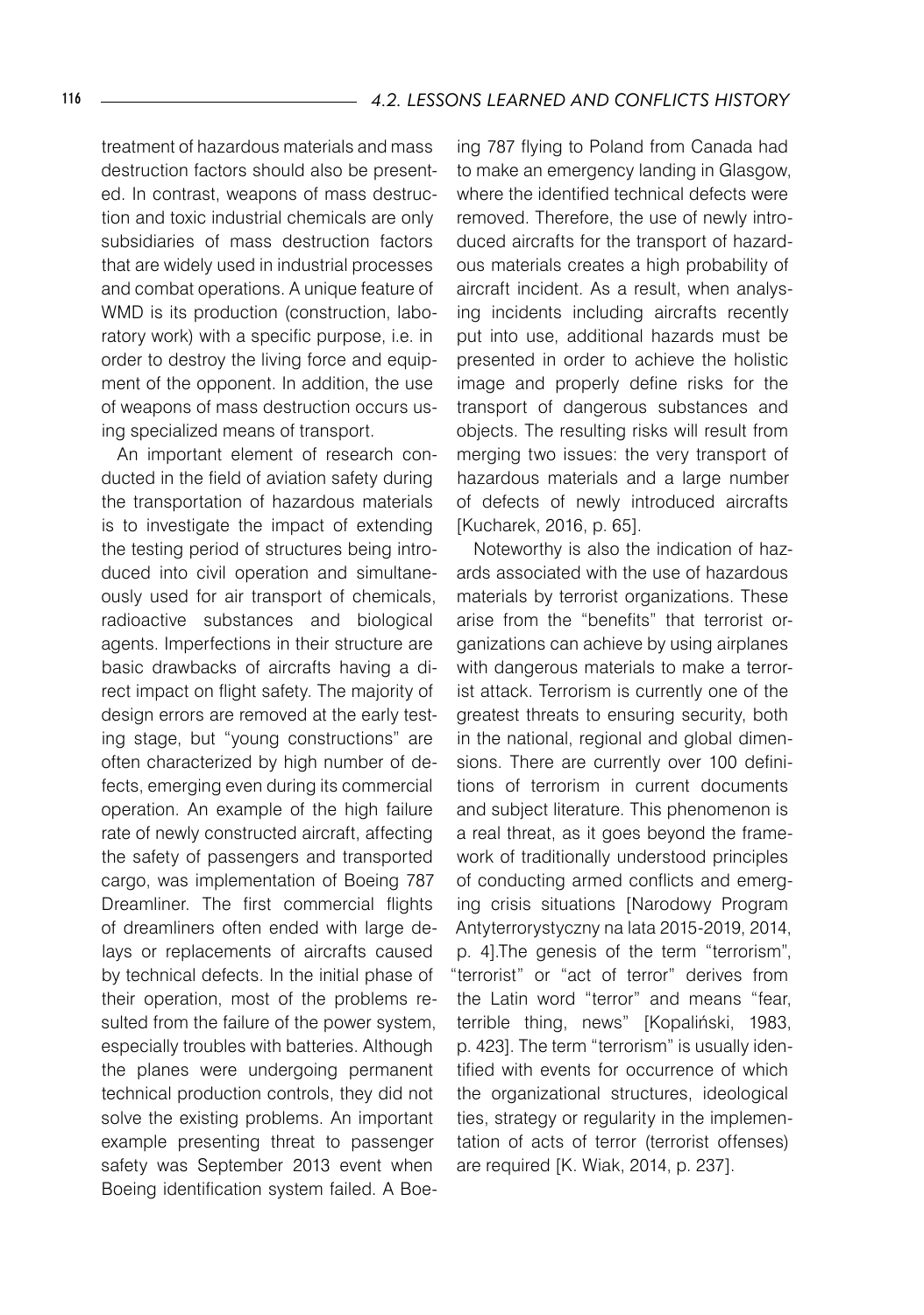Therefore, taking into account the societal fear against any contamination from hazardous materials, their use by terrorists would multiply the effect of the attack on many different levels, including: media, psychological, political, social, and even economic. It should be noted that based on past experience regarding the means of destruction used by terrorists to perform attacks, no use of hazardous materials transported by air has been recorded. This does not mean that there will be no aeroplane incidents in the future, which will result in the deliberate crash of the aircraft on board which will contain chemical or radioactive substances or biological infectious agents. The high probability that such a situation may take place in the future causes the necessity of investigating events related to the use of dangerous materials by terrorists. Thus, it is essential to introduce appropriate precautions that would minimize the possibility of terrorist attacks during air transport of dangerous substances and objects.

By analysing recent research works regarding terrorist threat in the transport of dangerous goods by air, it can be concluded that Islamic State's militants are currently one of the major threat to worldwide security. They tend to use terrorist attacks as one of the methods of achieving goals presented by organisations they represent. One of the examples could be the bombing of the Airbus A321 aircraft belonging to Russian company Metrojet, which transported tourists from Sharm el-Sheikh in Egypt to St. Petersburg [Poszukiwania materiałów wybuchowych we wraku samolotu, http://www.rp.pl<sup>j</sup>.Flawed aircraft security procedures at the airport in the Middle East, caused mainly by insufficient financial resources, prevailing corruption and sympathizing of part of society with the ideology of Islamic extremists, significantly increase the possibility of at-

tacks on planes belonging to ISIS fighting countries. One of the countries threatened by attacks is Poland. The policy pursued by Poland government, consisting of supporting actions aimed at resolving conflict situations in the Middle East, undertaken jointly with the United States, is met with great dissatisfaction in some circles of the Arab community. The information appearing in mass media regarding the participation of Polish contingent in the Middle East operation may result in retaliatory actions by terroristic organizations. They perceive Poland as hostile to them, both for political and military reasons. A great influence on the unfriendly perception of Poland is also connected with the cultural and, above all, religious differences between countries. Therefore, there is a high probability that military attacks will be happening not only in countries where our soldiers carry out the tasks entrusted to them, but also on the territory of Poland. The current terrorist threat is increasing due to the lack of state internal borders resulting from Poland's membership in the Schengen area. Within the existing zone, the transport of goods and people is undergoing a very limited control, which greatly facilitates the preparation and subsequent implementation of terrorist actions aimed at state security [Kucharek, Grzela, 2007, p. 39].

#### Summary

One of the main reasons that should not only encourage, but even force to undertake research into the safety of air transport of hazardous materials, is the fact that these problems are omitted in existing scientific studies. It should be noted that so far no one has tried to comprehend the issue of aviation transport of dangerous substances and objects in the context of air-related phenomena and processes such as: antiterrorist protection and de